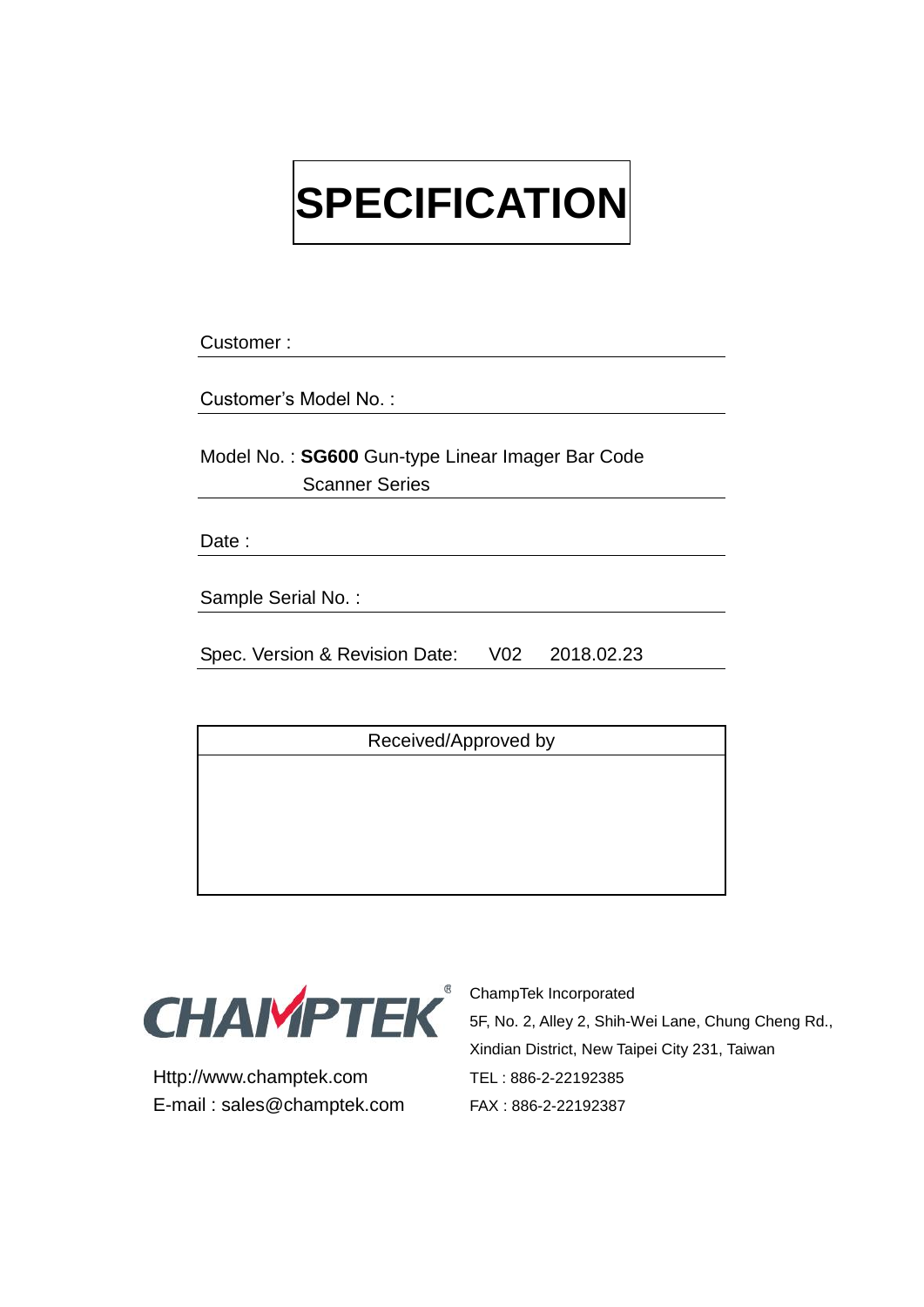# **Revision History**

| Version          | Date       | Context                     |
|------------------|------------|-----------------------------|
| V <sub>0</sub>   | 2013.07.01 | Release for Mass production |
| V01              | 2015.12.15 | Add IP42 description        |
| V <sub>0</sub> 2 | 2018.02.23 | Performance update          |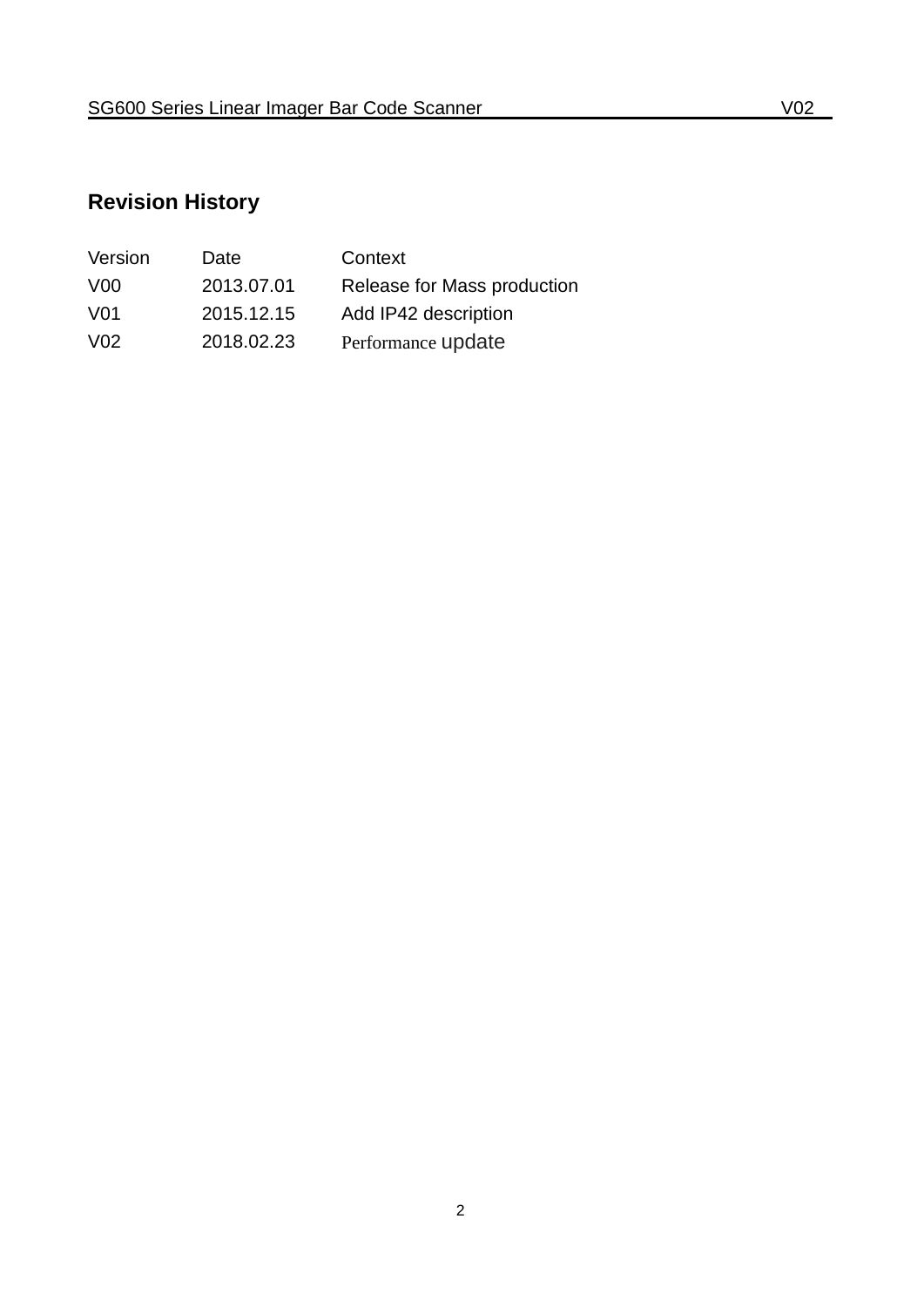## **TABLE OF CONTENTS**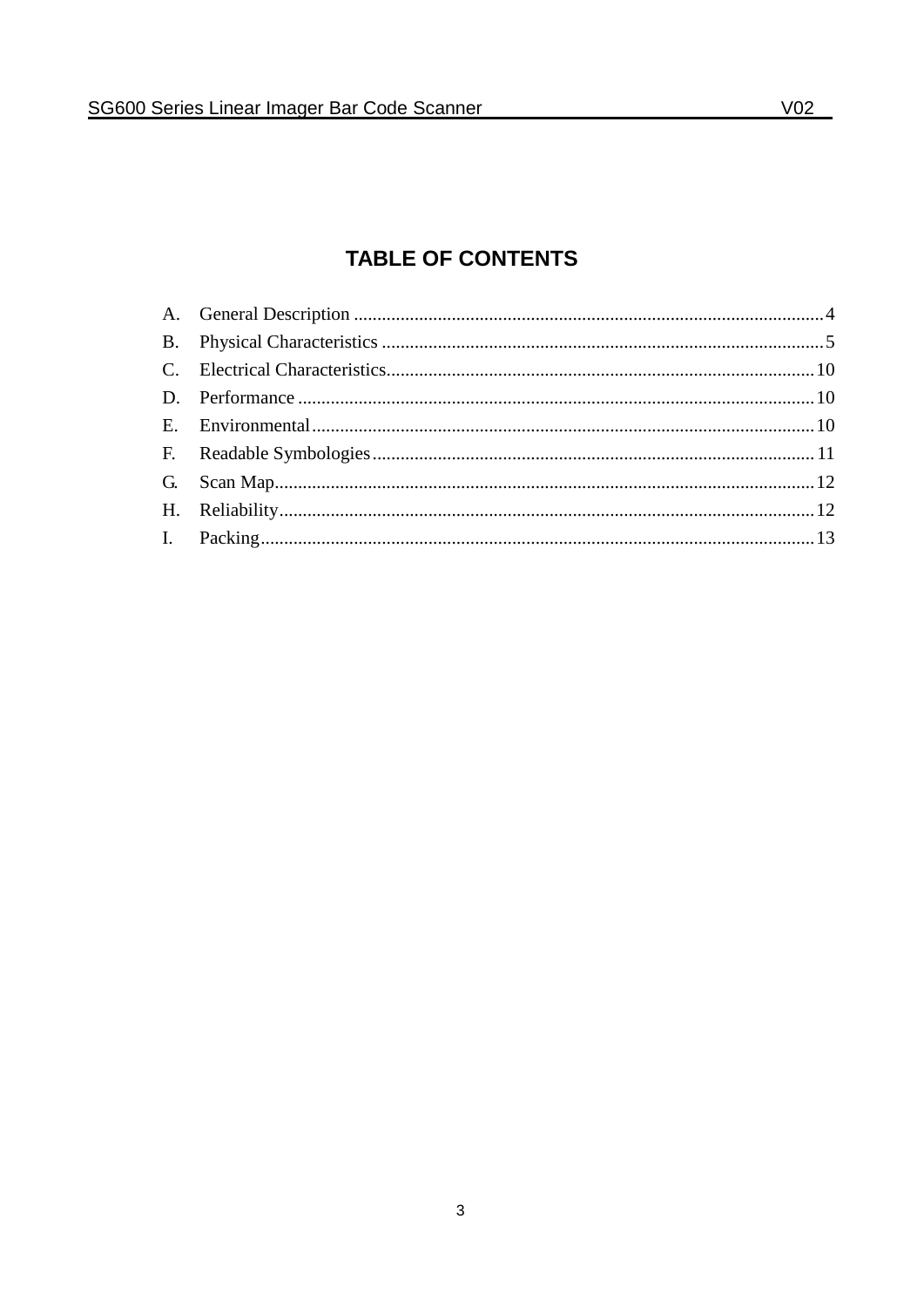## SG600 Series Linear Imager Bar Code Scanner Voltage and Voltage Voltage Voltage Voltage Voltage Voltage Voltage

#### <span id="page-3-0"></span>**A. General Description**



**SG600** is a brand new general purpose gun-type linear imager bar code scanner which is designed especially for retail, logistic and warehousing management market. We include friendly functions with replaceable multiple interface cable options that makes it more easily to be operated by the customers to accommodate itself to user environment.

SG600 has most modern design with rugged casing and supports IP42 sealing protection, with its auto-shuttle-emulation alike smart detection, offers superior decoding performance on a reading speed up to 500 scans per second and up to 500mm reading depth for the majority of 1D bar codes and GS1 DataBar™ codes. A stand option can be ordered to facilitate hand-free reading options.

With its built-in automatically turn off and sense to switch on reading, as it sense a bar code moving in front of it, can extend its lifespan.

In short, SG600 provides customer with the most cost-effective solution in the market. It is perfectly suitable and definitely the best choice for any retail and logistic environment.

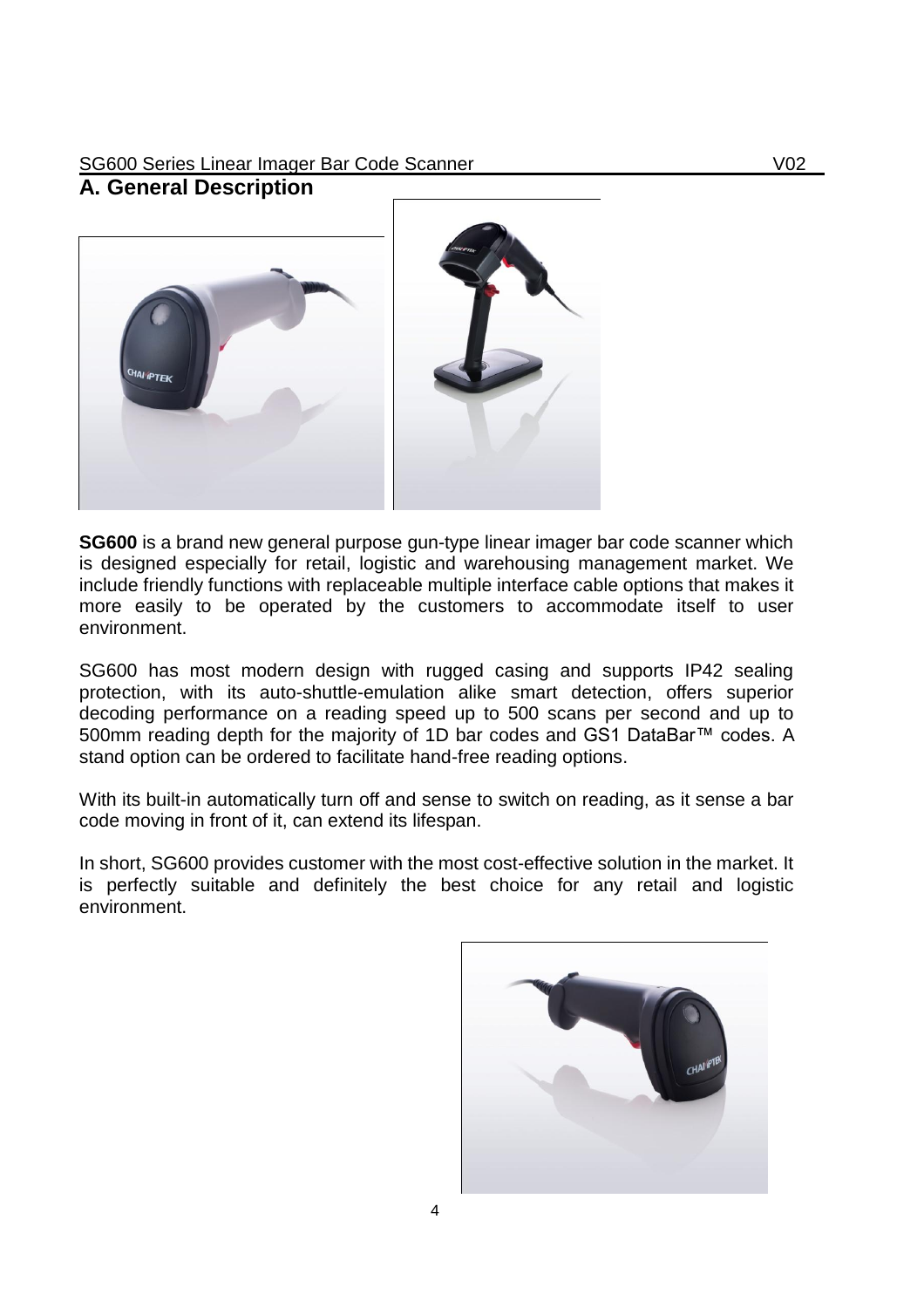## <span id="page-4-0"></span>**B. Physical Characteristics**

| <b>Weight</b>          |                                                   |
|------------------------|---------------------------------------------------|
| Body weight            | Approx. 110g / 3,88 oz                            |
| <b>Material</b>        | ABS / Rubber                                      |
| Cable Length           | 5FT. (150cm)                                      |
| Connector              | RJ 45C 10Pins                                     |
| <b>Dimension</b>       | 71.13 mm W x 62.61mm H x 169.27 mm L              |
| <b>Color Available</b> | Black (Cap & Grip) / Dark Gray(Cap), Beige (Grip) |

## **a. Cable drawing** (Unit:mm)

## **(1) Keyboard**

 $UNIT:mm$ 



| MD <sub>6F</sub> | MD <sub>6</sub> M | RJ45C | <b>FUNCTION</b>  | COLOR  |
|------------------|-------------------|-------|------------------|--------|
| 2                |                   |       | <b>HOST DATA</b> | Green  |
|                  |                   |       | <b>GND</b>       | Brown  |
|                  |                   |       | <b>HOST CLK</b>  | Blue   |
|                  |                   |       | <b>VCC</b>       | Red    |
|                  |                   |       | <b>KB CLK</b>    | Orange |
|                  |                   |       | <b>KB DATA</b>   | Yellow |
| Spiral           | Shell             | Shell | <b>SHELDING</b>  |        |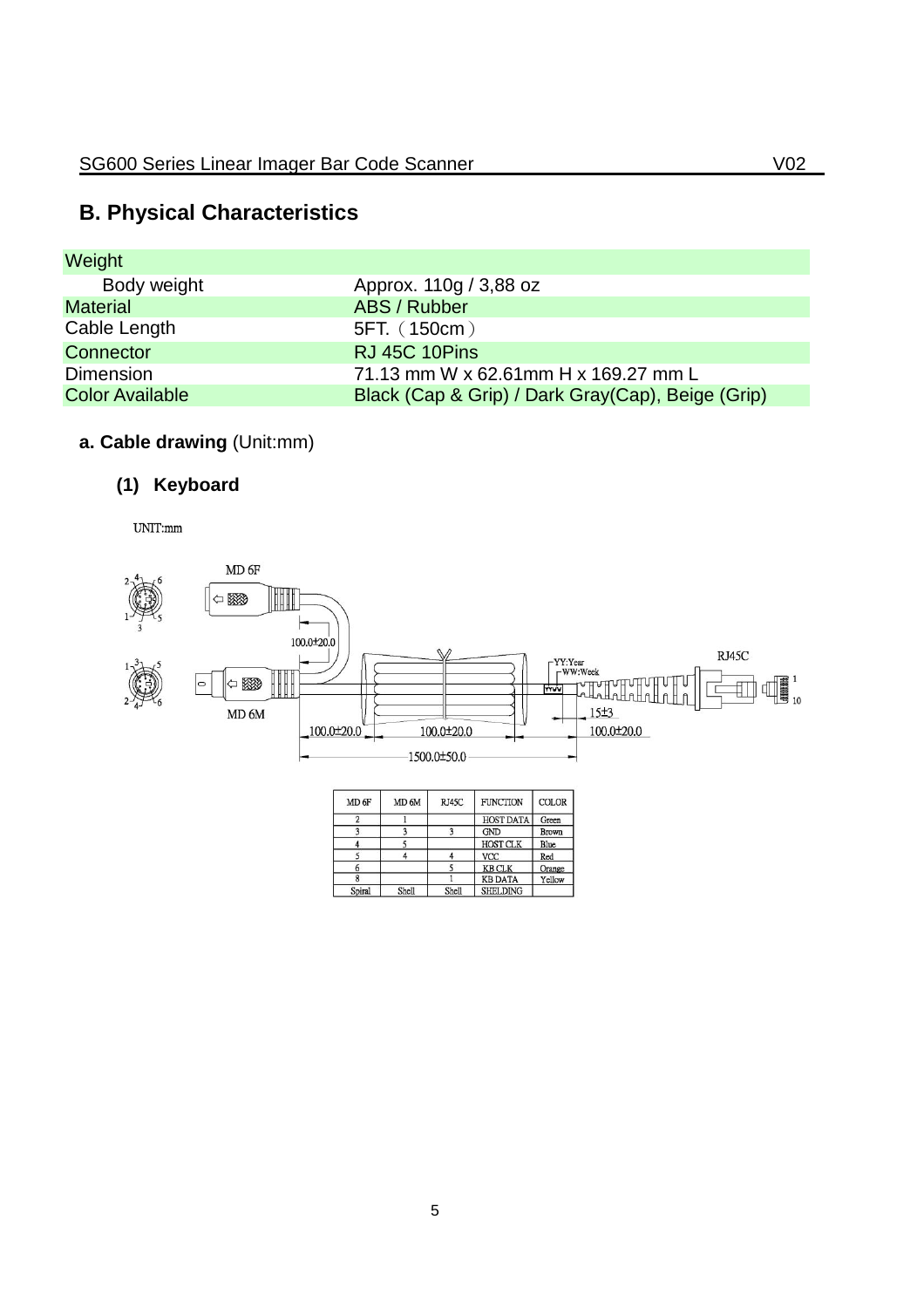#### SG600 Series Linear Imager Bar Code Scanner Voltage and Voltage Voltage Voltage Voltage Voltage Voltage Voltage

## **(2) RS232**

UNIT:mm



| DB9F  | RJ45C | DC JACK      | <b>FUNCTION</b> | <b>COLOR</b> |
|-------|-------|--------------|-----------------|--------------|
|       | 3     | <b>Shell</b> | <b>GND</b>      | <b>Brown</b> |
| 9     |       | <b>CORE</b>  | $DC + 5V$       | Red          |
|       |       |              | <b>TXD</b>      | Orange       |
|       |       |              | <b>RXD</b>      | Yellow       |
|       |       |              | <b>RTS</b>      | Green        |
|       | 10    |              | <b>CTS</b>      | Blue         |
| Shell |       |              | Spiral          |              |

#### **(3) USB**

UNIT:mm

![](_page_5_Figure_7.jpeg)

| <b>USB</b> | RJ45 | <b>FUNCTION</b>  | COLOR        |
|------------|------|------------------|--------------|
|            |      | <b>VCC</b>       | Red          |
|            |      | O-               | Blue         |
|            |      | D+               | Green        |
|            |      | <b>GND</b>       | <b>Brown</b> |
| Shell      |      | <b>SHIELDING</b> |              |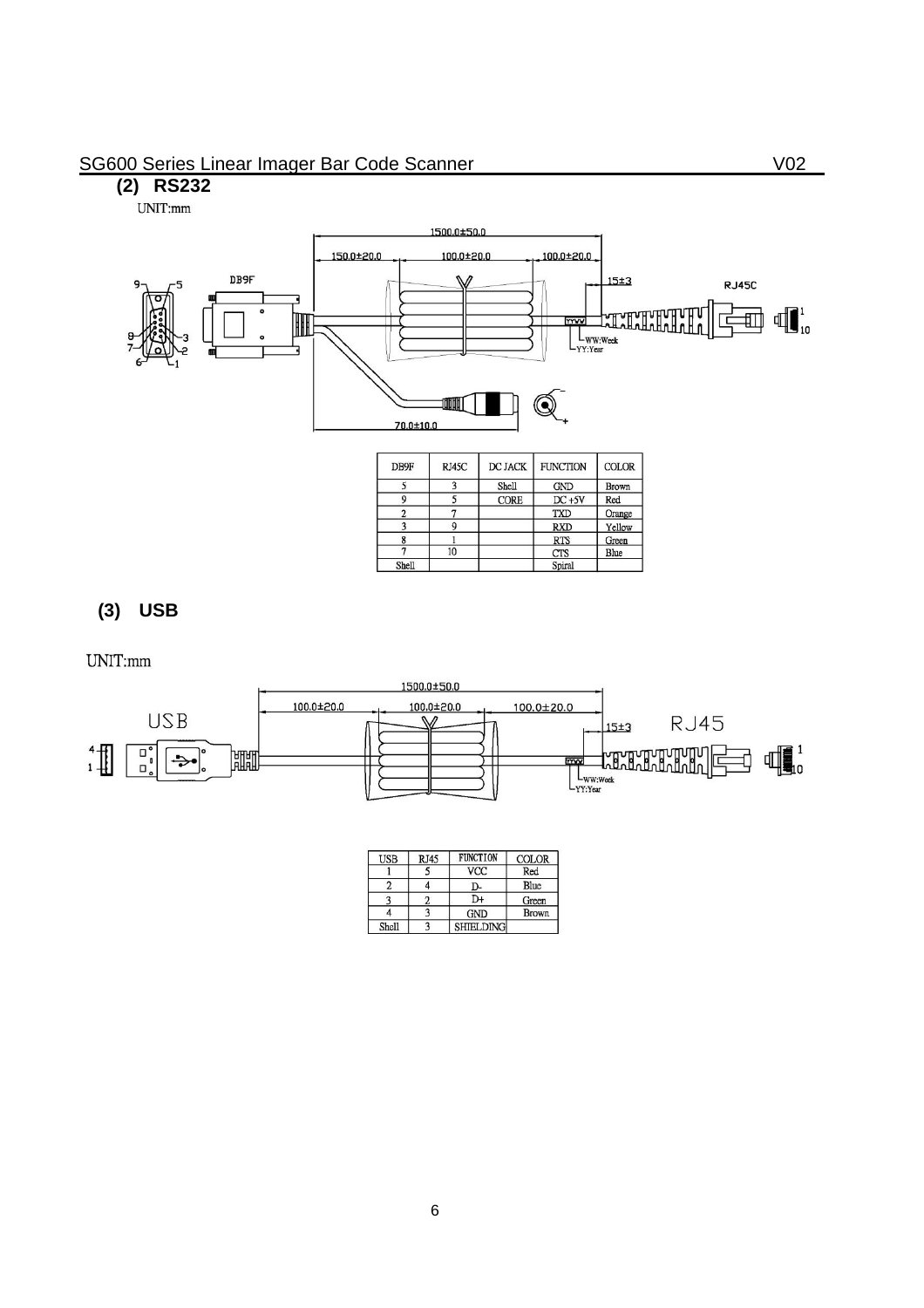#### **b. Pin Assignment**

#### **(1) Keyboard Interface**

| Pin No. | Function         |
|---------|------------------|
|         | HOST CLK         |
| 2       | <b>HOST DATA</b> |
| 4       | GND              |
| 5       | $Vcc(+5V)$       |

5  $\overline{3}$ 

|   | <b>DIN 5 FEMALE</b> |                |
|---|---------------------|----------------|
|   | Pin No.             | Function       |
| < |                     | <b>KB CLK</b>  |
| Ά | 2                   | <b>KB DATA</b> |
|   | 4                   | GND            |
|   | 5                   | $Vcc(+5V)$     |
|   |                     |                |

![](_page_6_Picture_6.jpeg)

# **MiniDIN 6 MALE**<br>Pin No. Fune

 $\overline{4}$  $1$ 

| Function         |
|------------------|
| <b>HOST DATA</b> |
| GND              |
| $Vcc(+5V)$       |
| <b>HOST CLK</b>  |
|                  |

![](_page_6_Picture_9.jpeg)

![](_page_6_Figure_10.jpeg)

![](_page_6_Figure_11.jpeg)

## **(2) RS-232 Interface**

#### **DB 9 Female**

| Pin No.    | Function      |
|------------|---------------|
| 2          | TXD           |
| 3          | RXD           |
| 5          | GND           |
| 7          | <b>CTS</b>    |
| 8          | <b>RTS</b>    |
| 9          | $Vcc/+5V$     |
| Power Lead | $Vcc$ /+5 $V$ |
|            |               |

![](_page_6_Figure_15.jpeg)

![](_page_6_Picture_16.jpeg)

#### **(3) WAND Emulation Interface**

#### **DB 9 Female**

| Pin No. | <b>Function</b> |
|---------|-----------------|
| 2       | DATA            |
| 7       | GND             |
| 9       | Vcc             |
|         |                 |

![](_page_6_Picture_20.jpeg)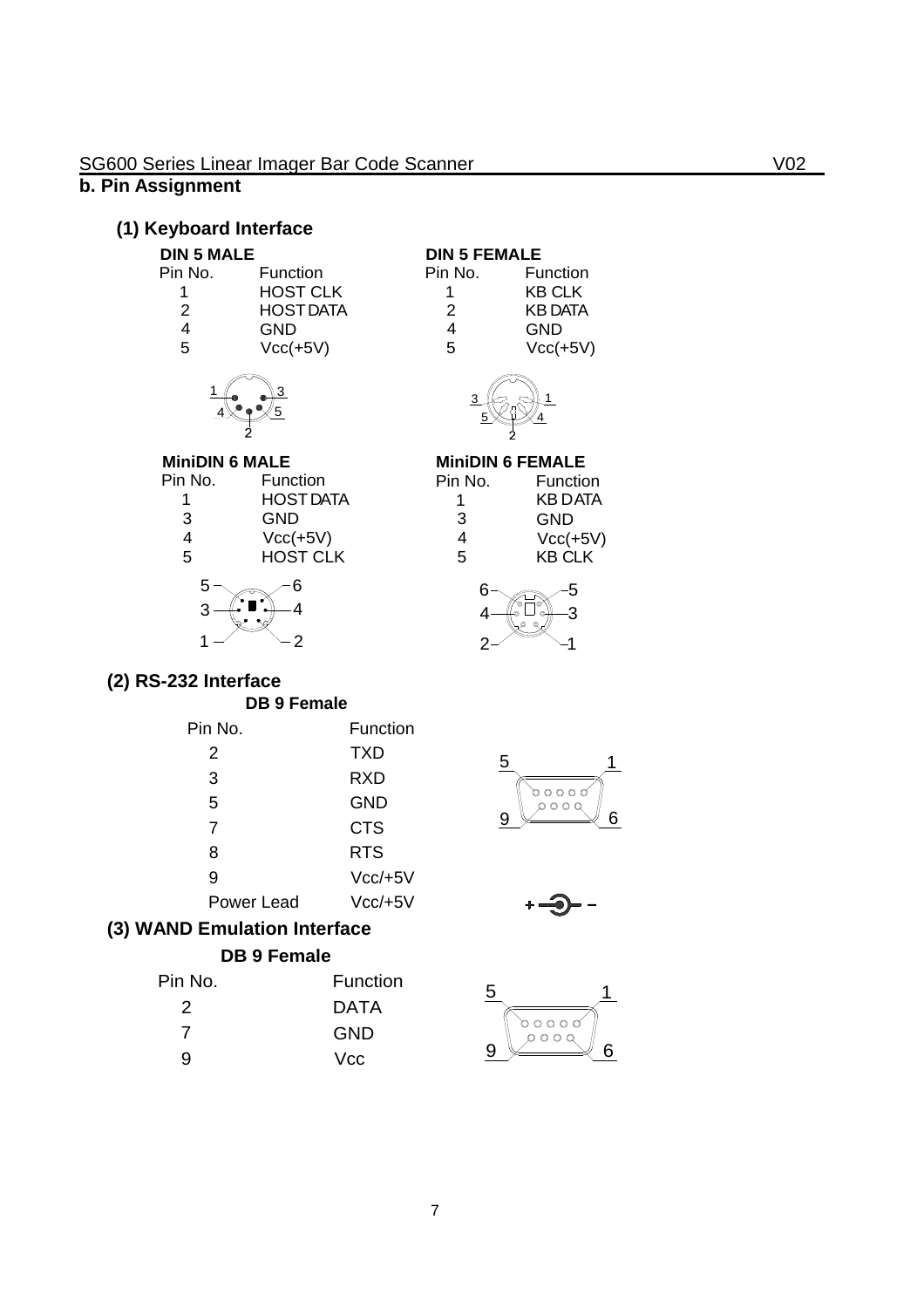#### **(4) USB Interface**

# **USB A TypeMale**

| Pin No. | <b>Function</b> |
|---------|-----------------|
|         | <b>Vcc</b>      |
| 2       | D-              |
| 3       | D+              |
|         | <b>GND</b>      |

![](_page_7_Figure_4.jpeg)

| <b>Decoder Data Output</b> |                 |  |
|----------------------------|-----------------|--|
| <b>Type</b>                | <b>RJ45 10P</b> |  |
| Pin No.                    | <b>Function</b> |  |
|                            | <b>RTS</b>      |  |
| 2                          | <b>HOSTDATA</b> |  |
| 3                          | <b>GND</b>      |  |
| 4                          | <b>HOST CLK</b> |  |
| 5                          | $Vcc$ (+5V)     |  |
| 6                          | <b>KB CLK</b>   |  |
| $\overline{7}$             | <b>TXD</b>      |  |
| 8                          | <b>KB DATA</b>  |  |
| 9                          | <b>RXD</b>      |  |
|                            | CTS             |  |

![](_page_7_Figure_6.jpeg)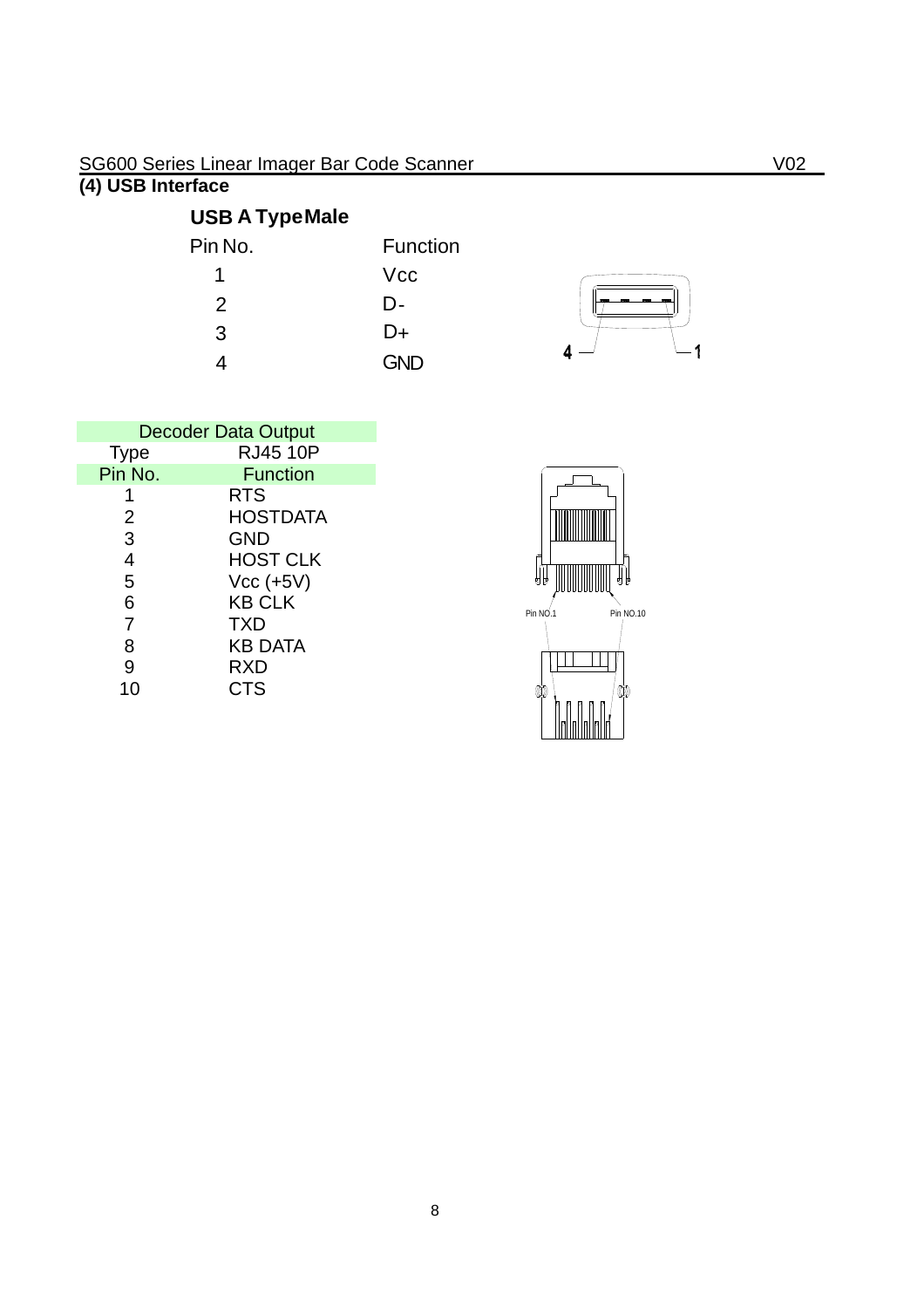#### SG600 Series Linear Imager Bar Code Scanner Volume 1999 No. 1999 **c. Mechanical drawing**

Unit: mm

![](_page_8_Figure_2.jpeg)

![](_page_8_Figure_3.jpeg)

![](_page_8_Figure_4.jpeg)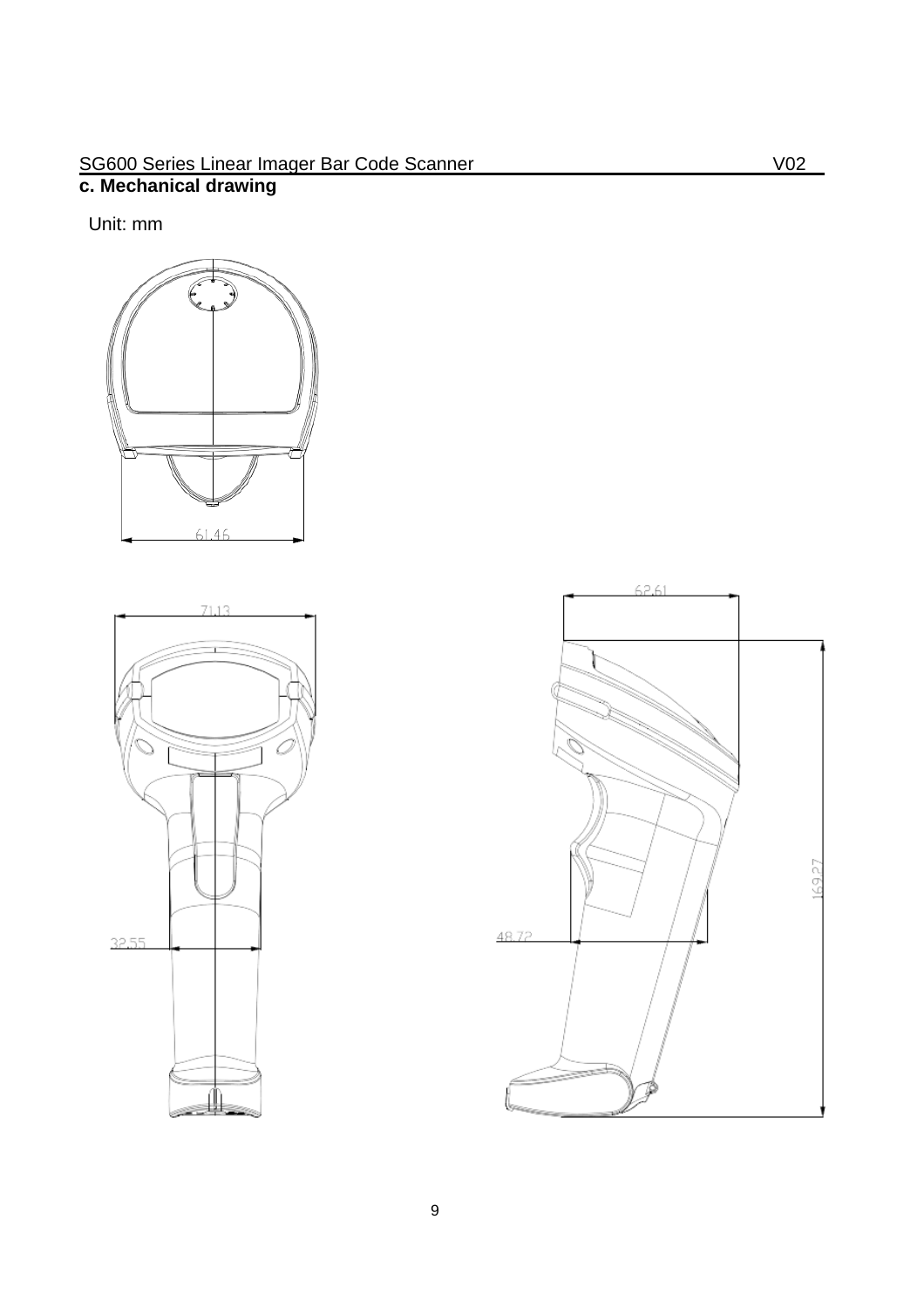## <span id="page-9-0"></span>**C. Electrical Characteristics**

| Interface                 | <b>RS232</b>       | KB               | USB                |
|---------------------------|--------------------|------------------|--------------------|
| <b>Supply Voltage</b>     |                    | DC $+5V \pm 5\%$ |                    |
| Output Voltage (Typ.)     | ±9V                | $+5V$            | $+5V$              |
| Output low Voltage (Max.) | $\blacksquare$     | 0.7V             | 0.4V               |
| <b>Current Draw</b>       |                    |                  |                    |
| Power On (Typ.)           | 170 mA             | 170 mA           | 170 <sub>m</sub> A |
| Stand by (Typ.)           | 50 mA              | 50 mA            | 50 mA              |
| Operation (Typ.)          | 150 <sub>m</sub> A | 150 mA           | 150 mA             |

## <span id="page-9-1"></span>**D. Performance**

| <b>Light Source</b>                  | Visible Red light 635nm LED                 |
|--------------------------------------|---------------------------------------------|
| Sensor                               | <b>Linear CCD Sensor</b>                    |
| <b>Processor Type</b>                | ARM Cortex-M3,32-bit                        |
| Operating Freq.                      | 8 MHz                                       |
| <b>Scan Speed</b>                    | Smart detection, up to 500 scans per second |
| <b>Reading Distance</b>              | Up to 500mm@20mil/0.5mm, PCS90%, Code39     |
| <b>Print Contrast Ratio(Minimum)</b> | 25%                                         |
| Resolution                           | 4mil/0.1mm@PCS90%, Code39                   |
| Indicator                            | Beep and LED (Good read Green)              |
|                                      |                                             |

| <b>Reading Angle</b>      | Test Conditions: Code 39, 10mil/0.25mm, PCS 90% |
|---------------------------|-------------------------------------------------|
| Forward & Backward(Pitch) | $\pm 10^\circ \sim 65^\circ (\pm 5^\circ)$      |
| Left & Right(Skew)        | $\pm 60^\circ (\pm 5^\circ)$                    |
| <b>Ambient Light</b>      | 100,000 Lux Max.                                |
| Sealing                   | Designed to IP42 water and dust protection      |

## <span id="page-9-2"></span>**E. Environmental**

| <b>Operating Temperature</b> | 0 °C to 50 °C (32 °F to 122 °F)   |
|------------------------------|-----------------------------------|
| Storage Temperature          | -20 °C to 70 °C (-4 °F to 158 °F) |
| <b>Relative Humidity</b>     | 20% to 95% (Non-condensing)       |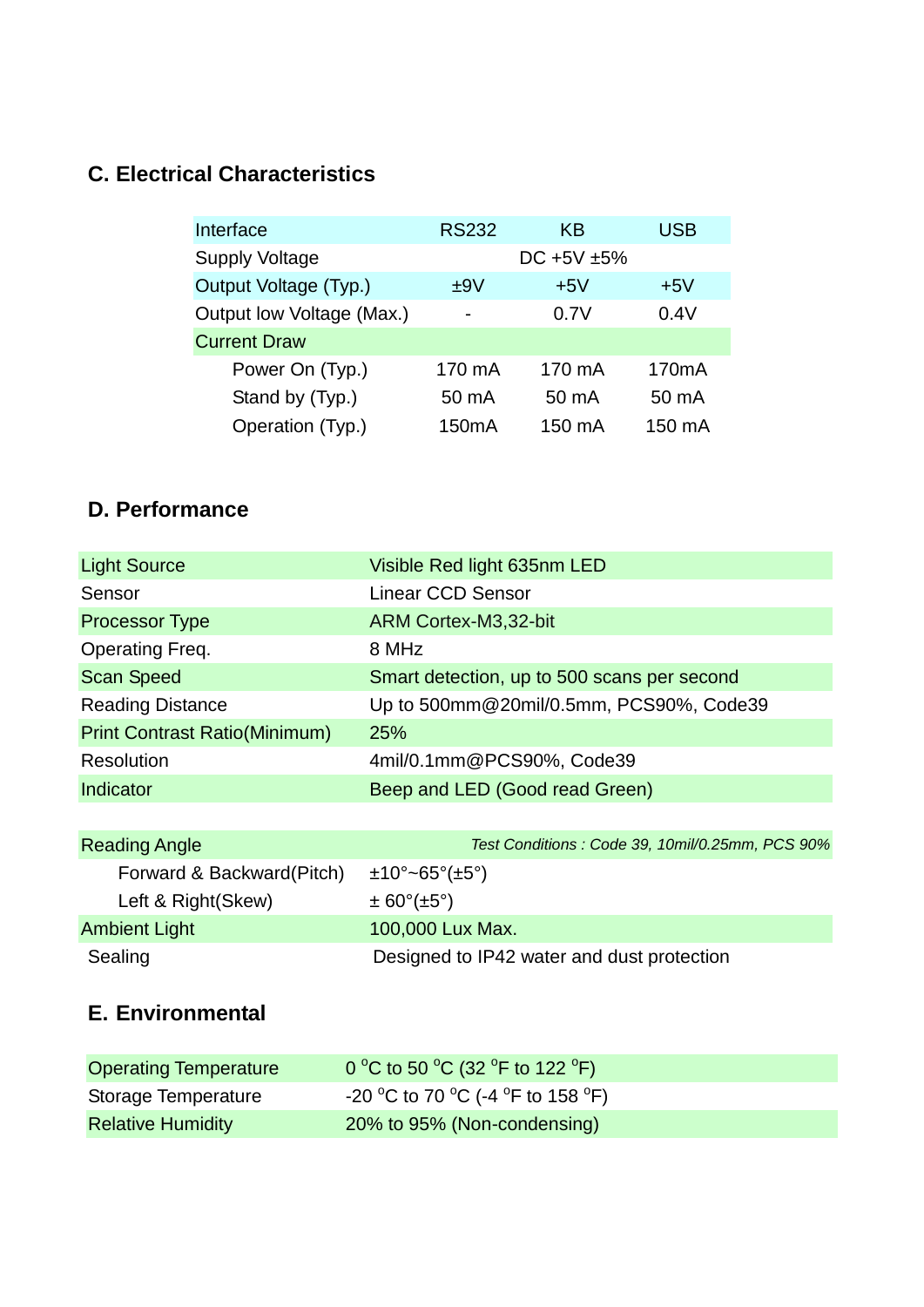# <span id="page-10-0"></span>**F. Readable Symbologies**

|                                                  | Readable | Default Enable |
|--------------------------------------------------|----------|----------------|
| <b>AII UPC/EAN/JAN</b>                           | $\vee$   | $\vee$         |
| EAN128 Code                                      | $\vee$   |                |
| Code 39                                          | $\vee$   | $\vee$         |
| Code 39 Full ASCII                               | $\vee$   |                |
| Code32 / Italian Pharmacy                        | $\vee$   |                |
| Code 128                                         | $\vee$   | V              |
| CODABAR/NW7                                      | $\vee$   | $\vee$         |
| Interleave 25                                    | V        | V              |
| Industrial 25                                    | $\vee$   |                |
| Matrix 25                                        | $\vee$   |                |
| MSI/PLESSEY                                      | $\vee$   |                |
| <b>Telepen</b>                                   | $\vee$   |                |
| Code 93                                          | $\vee$   |                |
| Code 11                                          | $\vee$   |                |
| China Postage                                    | $\vee$   |                |
| Code 26                                          | $\vee$   |                |
| LCD <sub>25</sub>                                | $\vee$   |                |
| <b>GS1 DataBar Omnidirectional &amp; Stacked</b> | $\vee$   |                |
| <b>GS1 DataBar Limited</b>                       | $\vee$   |                |
| GS1 DataBar Expanded & Stacked                   | $\vee$   |                |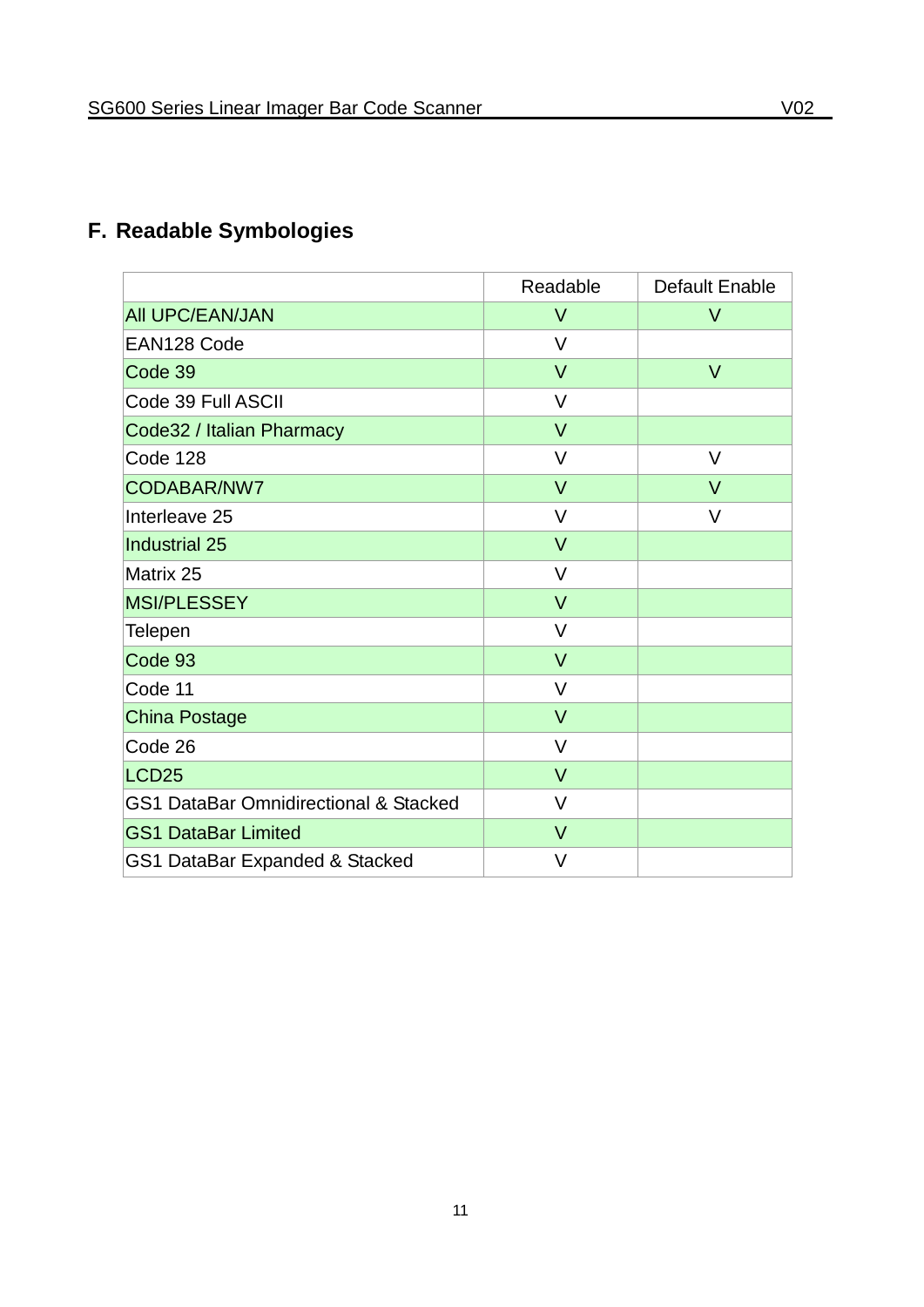## <span id="page-11-0"></span>**G. Scan Map**

![](_page_11_Figure_2.jpeg)

## <span id="page-11-1"></span>**H. Reliability**

| <b>Life Time</b>          |                                                             |
|---------------------------|-------------------------------------------------------------|
| <b>Trigger Switch</b>     | 1,000,000 times                                             |
| MTBF(Calculated)          | 50,000 hours                                                |
| <b>Thermal Shock</b>      |                                                             |
| High Temp.                | 50 °C (122 °F)                                              |
| Low Temp.                 | -20 °C (-4 °F)                                              |
| Cycle time                | 30 minutes for high temp., 30 minutes for low temp.         |
| Cycles                    | 24 cycles                                                   |
| <b>Cable Bending Test</b> | 25,000 times minimum (30 times/min $@$ 500g/90 $^{\circ}$ ) |
| Drop resistance           | 59.05 inches(150cm) drop on concrete surface                |